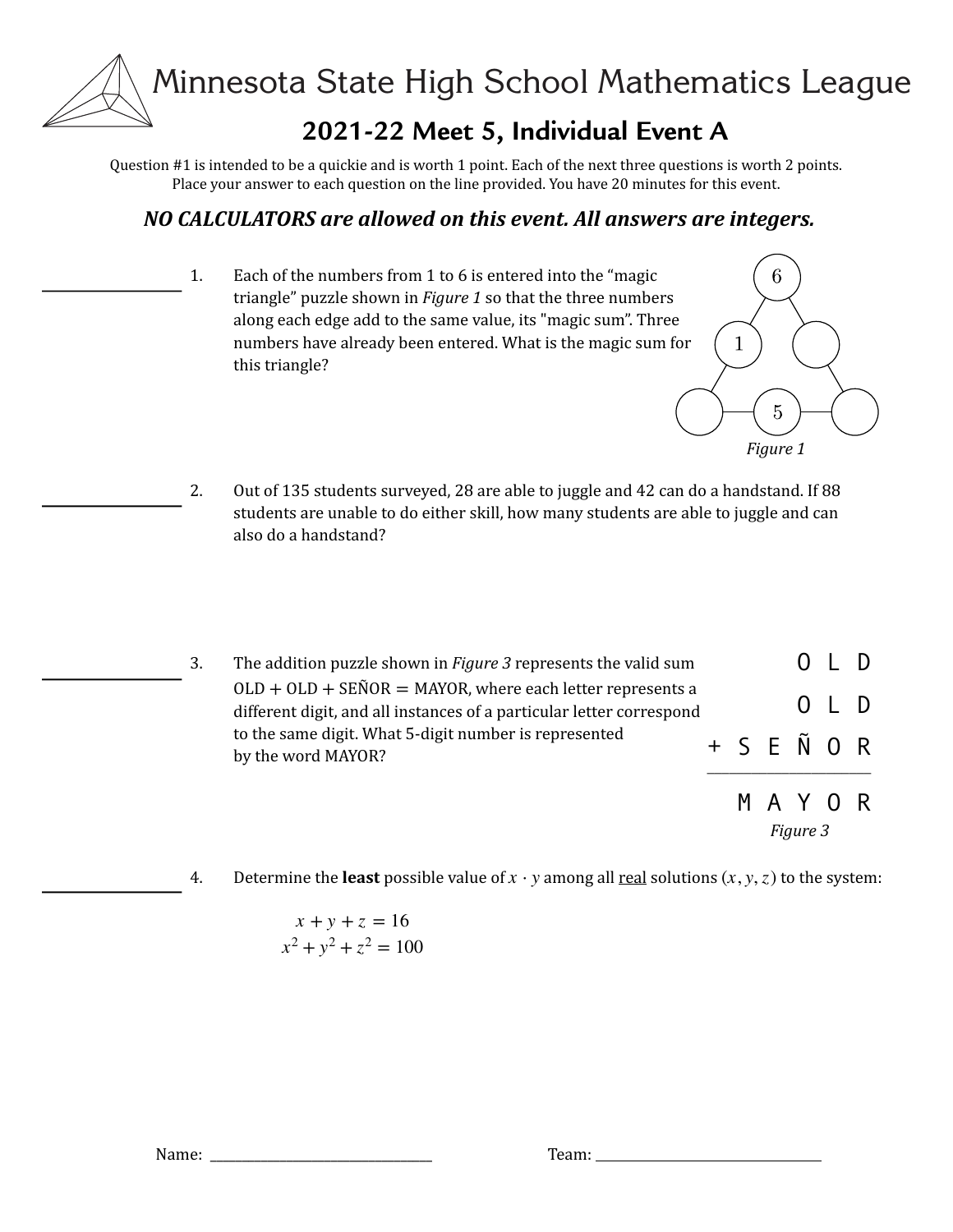

# **2021-22 Meet 5, Individual Event A**

## **SOLUTIONS**

1. Each of the numbers from 1 to 6 is entered into the "magic triangle" puzzle shown in *Figure 1* so that the three numbers along each edge add to the same value, its "magic sum". Three numbers have already been entered. What is the magic sum for this triangle?

The remaining numbers 2, 3, and 4 have yet to be placed; some experimentation leads to the placement shown in Figure 1.1, which *has a magic sum of 11* (=  $6 + 1 + 4 = 4 + 5 + 2 = 2 + 3 + 6$ ).



2. Out of 135 students surveyed, 28 are able to juggle and 42 can do a handstand. If 88 students are unable to do either skill, how many students are able to juggle and can also do a handstand?

*Consider the Venn Diagram representation shown in Figure* 2.1. If *n* students can do both, then  $28 - n$  can *juggle (but not do a handstand), and*  $42 - n$  *can do a handstand (but not juggle). Since 88 can't do either skill,* and there are 135 students in all:  $135 = (28 - n) + n + (42 - n) + 88$  $\implies$  135 = 158 - *n*  $\implies$  *n* = 23



*Figure 2.1*

3. The addition puzzle shown in *Figure* 3 represents the valid sum  $OLD + OLD + SEÑOR = MAYOR$ , where each letter represents a different digit, and all instances of a particular letter correspond to the same digit. What 5-digit number is represented by the word MAYOR?



*Considering the last two digits, we must have LD=50, so L=5 and D=0. And now since*  $O+O+SEN+1=MAY$ , we must have that  $M = S + 1$  and since  $D = 0$ , we have  $E = 9$  and  $A = 1$ . We are *left* with 0+0+S9N+1=M1Y, so 0+0+N+1=20+Y. The digits we have left are 2, 3, 4, 6, 7, 8 and with *the additional restraint that*  $M = S + 1$ , we get that  $O = 8$  and  $N = 7$ , so  $Y = 4$  and  $S = 2$ ,  $M = 3$ . *Finally, the last letter R = 6, so MAYOR is represented by 31486.* 

4. Determine the **least** possible value of  $x \cdot y$  among all <u>real</u> solutions  $(x, y, z)$  to the system:

$$
x + y + z = 16
$$
  

$$
x2 + y2 + z2 = 100
$$

*Notice that*  $2xy = (x + y)^2 - (x^2 + y^2) = (16 - z)^2 - (100 - z^2) = 156 - 32z + 2z^2$ . *Then*  $xy = z^2 - 16z + 78 = (z - 8)^2 + 14$ , so since *z* is real the minimum value of *x y* is 14. *(To be complete, verify this minimum can be achieved, e.g. when*  $(x, y, z) = (4 + \sqrt{2.4} - \sqrt{2.8})$ ).

23

11

#### 31486

#### 14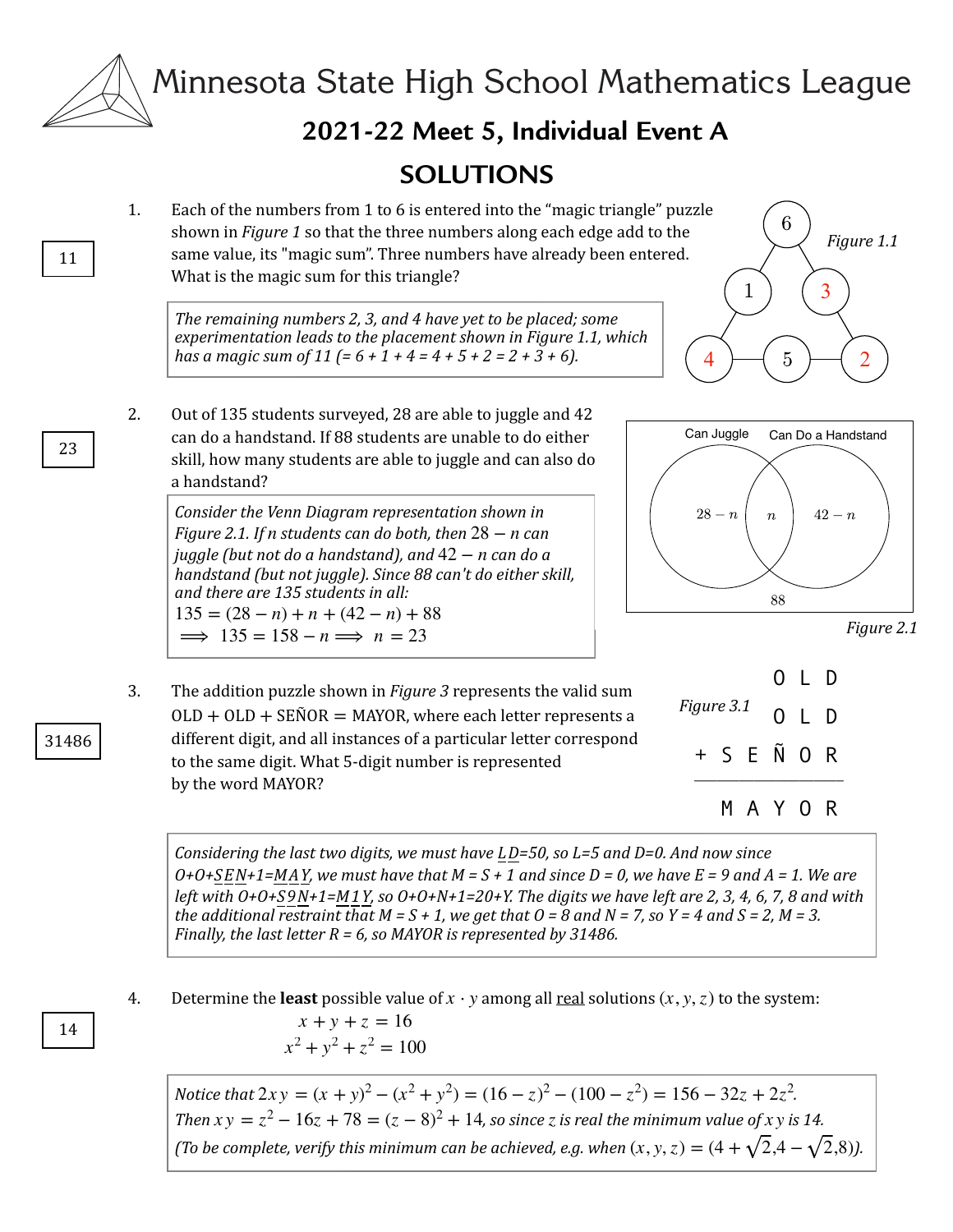## **2021-22 Meet 5, Individual Event B**

Ouestion  $#1$  is intended to be a quickie and is worth 1 point. Each of the next three questions is worth 2 points. Place your answer to each question on the line provided. You have 15 minutes for this event.

#### *NO CALCULATORS are allowed on this event. All answers are integers.*

miles 1. The distance from Hutchinson to Monticello on a map is 16 inches. The scale on the map is 1 inch : 2.5 miles. What is the actual distance between Hutchinson and Monticello, in miles?

 $m + n =$ 

2. In *Figure 2*, trapezoid *ABCD* has parallel sides  $\overline{AB}$  of length 9 and  $\overline{CD}$  of length  $15$ . Trapezoid  $ABFE$  is shaded, where  $E$  is the midpoint of  $\overline{AD}$ and  $F$  is the midpoint of  $\overline{BC}$ . The fraction of the area of trapezoid  $ABCD$ which is shaded can be written as  $\frac{m}{m}$  where *m* and *n* are relatively prime positive integers. Determine  $m + n$ .  $\frac{n}{n}$  where *m* and *n* 





 $E$ 

 $\overline{D}$ 

*Figure 2*

9

15

 $\boldsymbol{B}$ 

 $\overline{F}$ 

 $DF =$ *4. Figure* 4 shows parallelogram ABCD with  $\overline{AB} \parallel \overline{CD}$  and  $\overline{AD} \parallel \overline{BC}$ . *E* is on  $\overline{CD}$  and *F* is on  $\overline{BC}$ , with  $\overline{AE}$  and  $\overline{AC}$  intersecting  $\overline{DF}$  at *P* and *Q* respectively. If  $DE = EC = 64$ ,  $BF = 26$ ,  $CF = 52$ , and  $PQ = 27$ , determine the length of  $\overline{DF}$ .



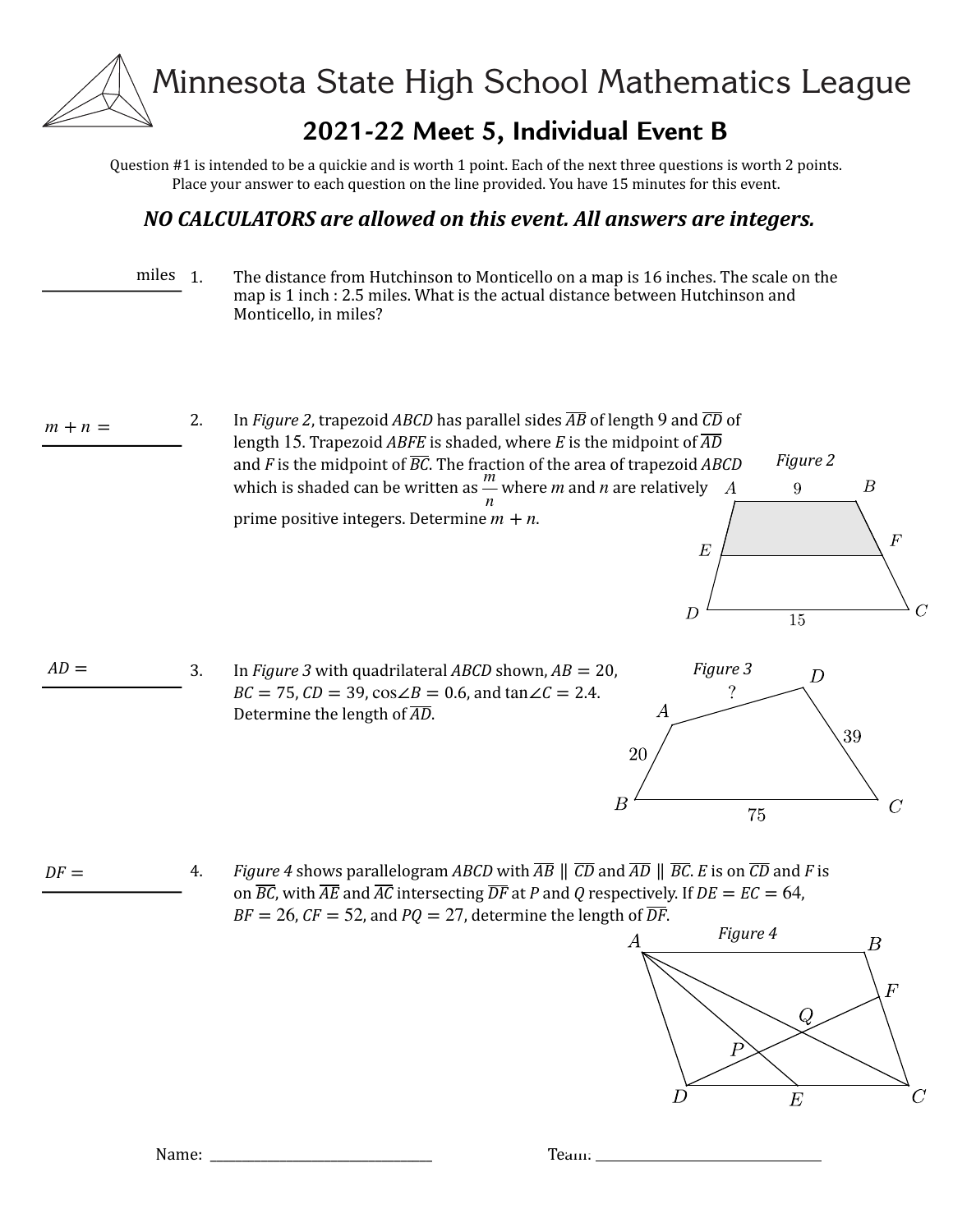

## **2021-22 Meet 5, Individual Event B**

## **SOLUTIONS**

1. The distance from Hutchinson to Monticello on a map is 16 inches. The scale on the map is 1 inch : 2.5 miles. What is the actual distance between Hutchinson and Monticello, in miles?

*If* 1 inch represents 2.5 miles on the map, then 16 inches represents  $16 \times 2.5 = 40$  miles on the map, so the actual distance between Hutchinson and Monticello is 40 miles.

 $\boldsymbol{B}$ А 9 2. In *Figure 2*, trapezoid *ABCD* has parallel sides  $\overline{AB}$  of length 9 and  $\overline{CD}$  of length  $15$ . Trapezoid  $ABFE$  is shaded, where  $E$  is the midpoint of  $\overline{AD}$ and *F* is the midpoint of  $\overline{BC}$ . The fraction of the area of trapezoid  $\overline{E}$ *ABCD* which is shaded can be written as — where *m* and *n* are  $\overline{Q}$  $\frac{n}{n}$  where *m* and *n* relatively prime positive integers. Determine  $m + n$ .  $\overline{G}$  $\overline{D}$ 

Intuition tells us that since E and F are midpoints, then the length of  $\overline{\text{EF}}$  is 12 (the average of 9  $^{\prime}$ and 15). To prove this, select point G on  $\overline{CD}$  so that ABCG is a parallelogram, with  $\overline{AG}$  and  $\overline{EF}$  $m$ eeting at H, as shown in Figure 2.1. Then  $\bigtriangleup$   $A$   $EH$   $\bigtriangleup$   $A$   $DG$ , so  $\overline{EH}$   $:\overline{DG}=\overline{AE}$   $:\overline{AD}=1:2$  $\implies \overline{EH} = 3 \implies \overline{EF} = 12.$ *Then if ABCD has height h, its area is*  $\frac{1}{2}(9 + 15)$  *h* = 12*h, and ABFE has height*  $\frac{1}{2}$ *h and area*  $\frac{1}{2}(9 + 12) \cdot \frac{1}{2}h = \frac{21}{4}h$ , so the fraction of ABCD which is shaded is  $\frac{4}{12} = \frac{21}{48} = \frac{7}{16}$ . 7+16=23. 2 *h* 2  $h = \frac{21}{4}$ 4 *h* 21  $\frac{4}{12} = \frac{21}{48} = \frac{7}{16}$ 

3. In *Figure* 3 with quadrilateral *ABCD* shown,  $AB = 20$ ,  $BC = 75$ ,  $CD = 39$ ,  $\cos\angle B = 0.6$ , and tan∠ $C = 2.4$ . Determine the length of  $\overline{AD}$ .

*Drop altitudes*  $\overline{AE}$ *,*  $\overline{DF}$ *, and*  $\overline{AG}$  *as shown in Figure 3.1, forming right triangles ABE, CDF, ADG, and rectangle AEFG. In triangle ABE, Figure 3.1*  $\cos B = \frac{\overline{BE}}{\overline{AB}} = 0.6$ , so  $\overline{BE} = 12$ , so  $\overline{BE} = 12$ , and since ABE is a scaled 3-4-5 triangle 48 *(or by the Pythagorean Theorem),*  $\overline{AE} = 16$ . Now in triangle CDF,  $\overline{AE} =$  $\tan C = \frac{\overline{DF}}{\overline{CF}} = 2.4 = \frac{12}{5}$ , so CDF is a scaled 5-12-13 triangle, giving  $\overline{C}$  $F-15$  $\overline{CF} = 15$ ,  $\overline{DF} = 36$ , and so  $\overline{EF} = \overline{AG} = 48$  and  $\overline{DG} = 20$ . Finally ADG is another scaled 5-12-13 triangle  $\overline{CF} = 15$ ,  $\overline{DF} = 36$ , and so  $\overline{EF} = \overline{AG} = 48$  and  $\overline{DG} = 20$  $so\,\overline{AD} = 52.$  $\overline{AD} = 52$ 

*4. Figure* 4 shows parallelogram ABCD with  $\overline{AB} \parallel \overline{CD}$  and  $\overline{AD} \parallel \overline{BC}$ . E is on  $\overline{CD}$  and F is on  $\overline{BC}$ , with  $\overline{AE}$  and  $\overline{AC}$  intersecting  $\overline{DF}$  at P and Q respectively. If  $DE = EC = 64$ ,  $BF = 26$ ,  $CF = 52$ , and  $PQ = 27$ , determine the length of  $\overline{DF}$ .

*Extend AE* and BC to meet at R as shown in Figure 4.1, and suppose DF  $= x$ . *Then*  $\triangle AQD \sim \triangle CQF \implies QF : QD = 2 : 3$ , so  $QD = \frac{3}{5}x$ . Similarly since  $\alpha$  *and AD* = *CR* (from  $\triangle$  ADE  $\cong$   $\triangle$  RCE), *, so PD* =  $\frac{1}{2}x$ . But PQ = QD – PD = 27, so *.* 5 *x*  $\triangle$  *APD* ∼  $\triangle$  *RPF* and *AD* = CR (from  $\triangle$  *ADE*  $\cong$   $\triangle$  *RCE PF* : *PD* = 5 : 3, so *PD* =  $\frac{3}{8}$ 8 *x*. But PQ = QD – PD = 27, so  $\frac{3}{5}$ 5  $x - \frac{3}{8}$ 8  $x = 27$  $\implies x = 120.$ 

В *Figure 4.1*

*Figure 2.1*

 $\overline{C}$ 

 $\overline{F}$ 

9

6

23

40

52

120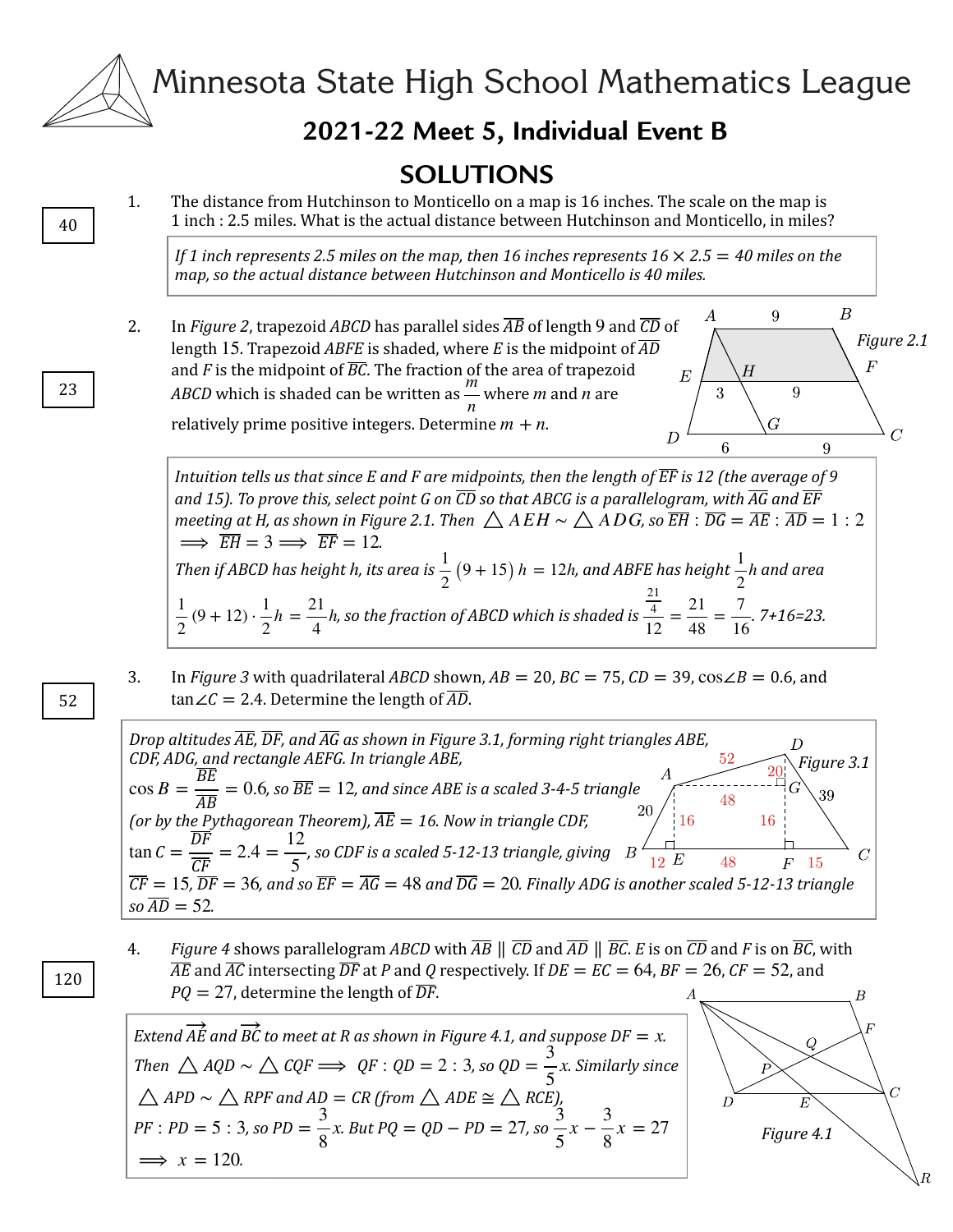## **2021-22 Meet 5, Individual Event C**

Ouestion  $#1$  is intended to be a quickie and is worth 1 point. Each of the next three questions is worth 2 points. Place your answer to each question on the line provided. You have 15 minutes for this event.

## *NO CALCULATORS are allowed on this event. All answers are integers.*

1. A fair coin is tossed three times. The probability of getting <u>exactly</u> two heads is  $\frac{m}{2}$ where  $m$  and  $n$  are relatively prime positive integers. Determine  $m + n$ . *n*  $m + n =$ 

> 2. Andrew, Bailin, Carol, and Dariyah always sit together in the back row at the movie theater. In how many ways can they be seated so that Andrew and Bailin sit next to each other?

3. Harrison has 14 identical lollipops that he wishes to give to Madeline, Sophia, and Jia, giving at least 1 to Madeline, at least 2 to Sophia, and at least 3 to Jia. In how many ways can he distribute his lollipops to these three people?

4. Four numbers  $a$ ,  $b$ ,  $c$ , and  $d$  are chosen at random <u>with replacement</u> from the set  $S = \{1,2,3,4,5,6\}$ . The probability that lines  $ax + by = 1$  and  $cx + dy = 1$  intersect in exactly one point can be written as — where *m* and *n* are relatively prime positive  $\frac{n}{n}$  where *m* and *n*  $m + n =$ 

integers. Determine  $m + n$ .

Name: \_\_\_\_\_\_\_\_\_\_\_\_\_\_\_\_\_\_\_\_\_\_\_\_\_\_\_\_\_\_\_\_\_\_\_ Team: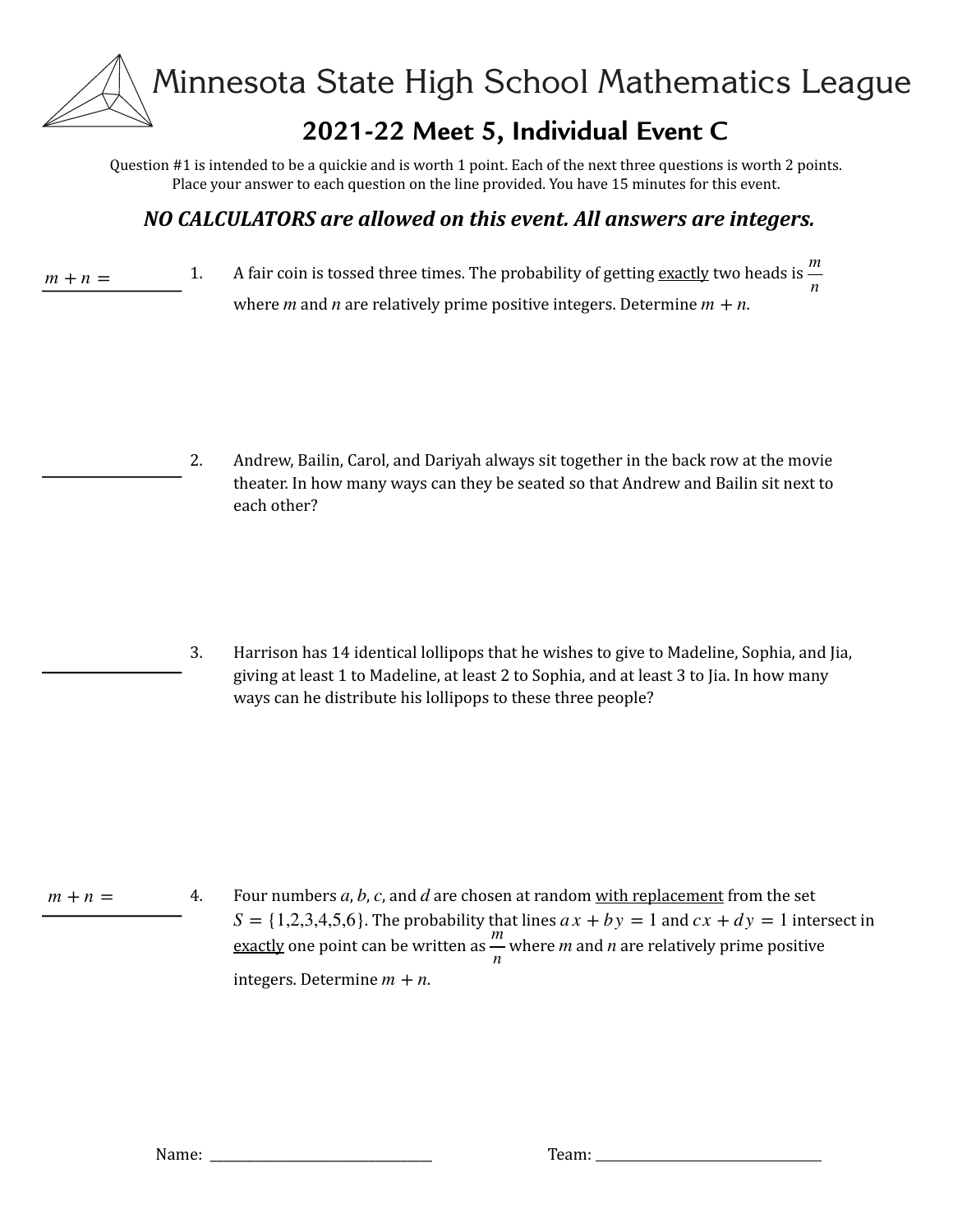# **2021-22 Meet 5, Individual Event C**

## **SOLUTIONS**

11

1. A fair coin is tossed three times. The probability of getting <u>exactly</u> two heads is  $\frac{m}{m}$  where *m* and *n*  $m$  and  $n$ 

are relatively prime positive integers. Determine  $m + n$ .

In this situation it's not too hard to list all cases, which are equally likely: HHH, HHT, HTH, HTT, THH, THT, TTH, TTT. *Exactly two heads are achieved in 3 of these 8 cases (HHT, HTH, THH), so the probability is . 3+8=11.*  3 *More generally, since each coin flip has two possible outcomes, there are*  $2^3 = 8$  *possibilities when flipped three times. Among the three flips, there are*  $\binom{v}{2} = 3$  ways to select which two came up heads, again for a probability of  $\frac{v}{8}$ . 8 3  $\binom{1}{2} = 3$ 3 8

12

2. Andrew, Bailin, Carol, and Dariyah always sit together in the back row at the movie theater. In how many ways can they be seated so that Andrew and Bailin sit next to each other?

*Since Andrew and Bailin sit together, we initially consider them as a single unit: seating {Andrew/Bailin}, Carol, and Dariyah from left to right can be done in 3!=6 ways. In each case, there are two ways to arrange Andrew and Bailin: either Andrew sits to the left or Bailin does. Overall this gives a total of*  $6 \times 2 = 12$  *seating arrangements.* 

45

3. Harrison has 14 identical lollipops that he wishes to give to Madeline, Sophia, and Jia, giving at least 1 to Madeline, at least 2 to Sophia, and at least 3 to Jia. In how many ways can he distribute his lollipops to these three people?

Start by giving 1 lollipop to Sophia and 2 to Jia; then the remaining 11 lollipops must be distributed to Madeline, Sophia, and Jia such that each gets at least 1 more lollipop. This is a "stars and bars" counting problem: placing the 11 lollipops in a row (the "stars") there are 10 spaces between them, so we choose two of these spaces as dividers (the "bars") and *distribute the first group to Madeline, the second to Sophia, and the third to Jia. There are*  $\binom{10}{2} = \frac{1000}{2 \times 1} = 45$  ways to  $\binom{10}{2} = \frac{10 \times 9}{2 \times 1} = 45$ 

do this, so there are 45 ways to distribute the 14 lollipops with Madeline getting at least 1, Sophie at least 2, and Jia at *least 3.*

1253

4. Four numbers a, b, c, and d are chosen at random <u>with replacement</u> from the set  $S = \{1,2,3,4,5,6\}$ . The probability that lines  $ax + by = 1$  and  $cx + dy = 1$  intersect in <u>exactly</u> one point can be written as — where *m* and *n* are relatively prime positive integers. Determine  $m + n$ .  $m$  and  $n$  are relatively prime positive integers. Determine  $m + n$ 

*n* Two lines intersect in exactly one point precisely when their slopes are different. The slope *of*  $ax + by = 1$  is  $-\frac{a}{b}$ , so the table at right shows slopes for all 36 possibilities (which are equally likely). We can now solve the problem by considering slopes of each line. If the first *has* slope -1 (6 ways), there are 30 options for a different 2nd slope -> 180 cases. If the first has slope -2 or -1/2 (3 ways each), there are 33 options for a different 2nd slope -> 198 cases total. If the first has slope -3 or -1/3 or -3/2 or -2/3 (2 ways each), there are 34 *options for a different 2nd slope -> 272 cases total. For the remaining 16 cases, there are* 35 options for a different 2nd slope -> 560 cases total. Overall, the probability of *intersecting lines is (180+198+272+560)/6^4=1210/1296=605/648.* 605+648=1253. *b*

|       | $a=1$                            | $a=2$                                     | $a=3$                           | $a=4$                                      | $a=5$              | $a=6$         |
|-------|----------------------------------|-------------------------------------------|---------------------------------|--------------------------------------------|--------------------|---------------|
| $b=1$ | $-1$                             | $-2$                                      | $-3$                            | $-4$                                       | $-5$               | $-6$          |
| $b=2$ | $\overline{1}$<br>$\overline{2}$ | $-1$                                      | $\frac{3}{2}$<br>$\overline{2}$ | $-2$                                       | $rac{5}{2}$        | $-3$          |
| $b=3$ | $\overline{1}$<br>$\overline{3}$ | $\overline{2}$<br>$\overline{\mathbf{3}}$ | $-1$                            | $\overline{\mathcal{L}}$<br>$\overline{3}$ | $rac{5}{3}$        | $^{-2}$       |
| $b=4$ | $\frac{1}{4}$                    | $\overline{1}$<br>$\overline{2}$          | $\frac{3}{4}$                   | $-1$                                       | $\frac{5}{4}$      | $rac{3}{2}$   |
| $b=5$ | $\mathbf{1}$<br>$\overline{5}$   | $\overline{2}$<br>$\overline{5}$          | $rac{3}{5}$                     | $\overline{4}$<br>$\overline{5}$           | $-1$               | $\frac{6}{5}$ |
| $b=6$ | $\mathbf{1}$<br>6                | $\mathbf{1}$<br>$\overline{\mathbf{3}}$   | $\mathbf{1}$<br>$\sqrt{2}$      | $\overline{\mathbf{c}}$<br>$\overline{3}$  | $\frac{5}{1}$<br>6 | $-1$          |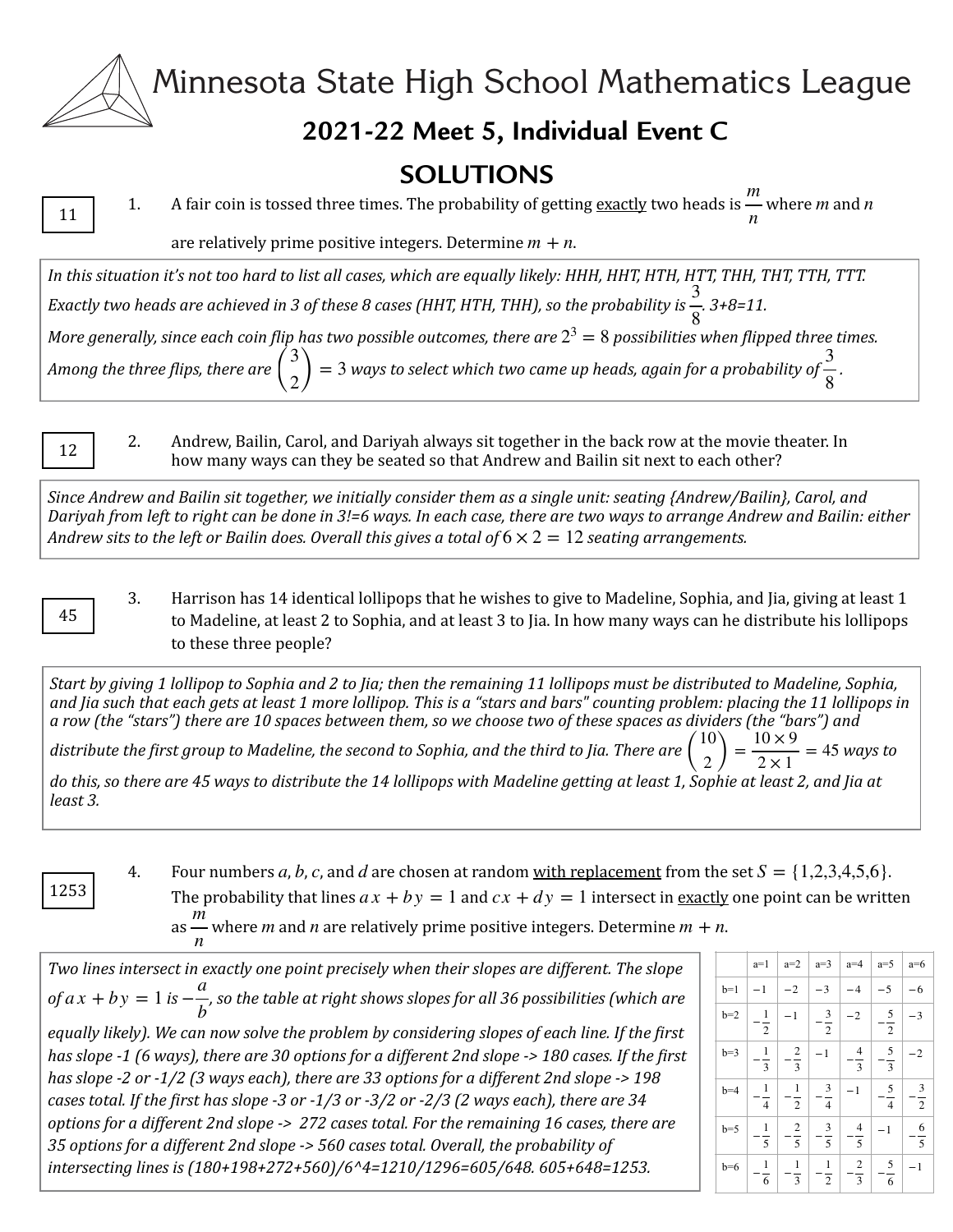# **2021-22 Meet 5, Individual Event D**

Ouestion  $#1$  is intended to be a quickie and is worth 1 point. Each of the next three questions is worth 2 points. Place your answer to each question on the line provided. You have 15 minutes for this event.

## *NO CALCULATORS are allowed on this event. All answers are integers.*

1. Kaitlyn has a  $5 \times 8$  index card. If she shortens the length of one side of this card by 2 inches, the card would have area 30 square inches. What would the area of the card be in square inches if instead she shortens the length of the perpendicular side by 2 inches?  $inches<sup>2</sup>$  1.

> 2. The largest prime factor of 20736 is 3 because 20736 =  $12^4$ . What is the greatest prime number that is a divisor of 20735?

3. Consider two concentric circles of radius 14 and 22. A chord  $\overline{AB}$  of the larger circle passes through the smaller circle, forming chord  $\overline{CD}$ . If  $AB = 3 \cdot CD$ , what is the length of *AB*?  $AB =$ 

4. Monique rolls 5 standard 6-sided dice simultaneously and calculates the product of the 5 numbers obtained. The probability that the product is divisible by 6 is  $\frac{N}{\sqrt{N}}$ . What is *N*? 7776  $N =$ 

Name: \_\_\_\_\_\_\_\_\_\_\_\_\_\_\_\_\_\_\_\_\_\_\_\_\_\_\_\_\_\_\_\_\_\_\_ Team: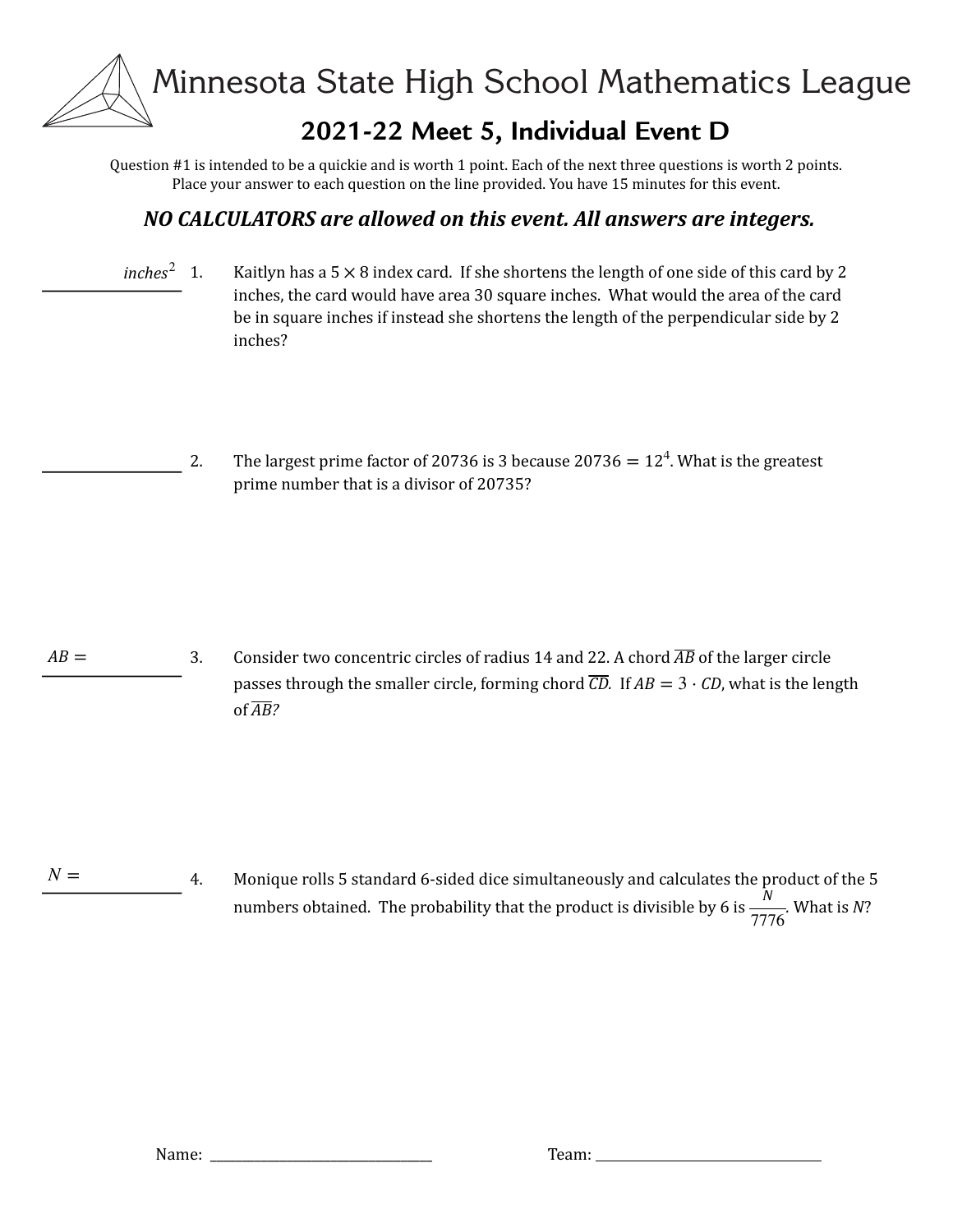|          | Minnesota State High School Mathematics League                                                                                                                                                                                                                                                                                                                                                                                                                                                                                                                                                            |
|----------|-----------------------------------------------------------------------------------------------------------------------------------------------------------------------------------------------------------------------------------------------------------------------------------------------------------------------------------------------------------------------------------------------------------------------------------------------------------------------------------------------------------------------------------------------------------------------------------------------------------|
|          | 2021-22 Meet 5, Individual Event D                                                                                                                                                                                                                                                                                                                                                                                                                                                                                                                                                                        |
| 1.<br>24 | <b>SOLUTIONS</b><br>Kaitlyn has a $5 \times 8$ index card. If she shortens the length of one side of this card by 2 inches, the<br>card would have area 30 square inches. What would the area of the card be in square inches if<br>instead she shortens the length of the perpendicular side by 2 inches?<br>[2021 Fall AMC 12A, problem #2]                                                                                                                                                                                                                                                             |
| 2.<br>29 | Shortening one side of the card by 2 inches leads to cards which are either $3 \times 8$ (area 24) or<br>$5 \times 6$ (area 30). Since the card had area 30, it was 5 by 6, so if she'd instead shortened the other<br>side by 2 inches it would have been 3 by 8 and had area 24.<br>The largest prime factor of 20736 is 3 because 20736 = $124$ . What is the greatest prime number<br>that is a divisor of 20735?<br>[2021 Fall AMC 12B, problem #6]<br>We can factor as a difference of squares: $12^4 - 1 = (12^2 - 1)(12^2 + 1) = 143 \times 145$                                                  |
| 3.<br>36 | Consider two concentric circles of radius 14 and 22. A chord $\overline{AB}$ of the<br>larger circle passes through the smaller circle, forming chord $\overline{CD}$ . If<br>$\,$ $\,$<br>$AB = 3 \cdot CD$ , what is the length of $\overline{AB}$ ?<br>[2021 Fall AMC 12A, problem #11]<br>Label the common center O, draw line OA intersecting the smaller circle at E and F, and<br>14<br>let $CD = x$ (see Figure 3.1). Then by the Power of a Point, using the smaller circle and<br>point A, we have $AC \cdot AD = AE \cdot AF \implies x \cdot 2x = 8 \cdot 36 \implies x = 12$ , which in turn |
| 4        | $=$ (11 $\times$ 13) $\times$ (5 $\times$ 29). The largest prime factor of 20735 is therefore 29.<br>gives $AB = 3 \cdot 12 = 36$ . This can also be solved using the Pythagorean theorem.<br>Figure 3.1<br>Monique rolls 5 standard 6-sided dice simultaneously and calculates the product of the 5                                                                                                                                                                                                                                                                                                      |

6541

rd 6-sided dice simultaneously and calculat numbers obtained. The probability that the product is divisible by 6 is  $\frac{1}{\sqrt{2}}$ . What is N? *[2021 Fall AMC 12B, problem #11] N* 7776

Using complementary counting, we first consider the number of ways to form a product not divisible by 6, which has two (overlapping) cases:

<u>Case 1:</u> None of the numbers are divisible by 2 (i.e. each is 1, 3, or 5)  $\Longrightarrow$   $3^5 = 243$  possibilities

<u>*Case 2:*</u> None of the numbers are divisible by 3 (i.e. each is 1, 2, 4, 5)  $\Longrightarrow$   $4^5 = 1024$  possibilities

Every situation covered by either of these cases gives a product which is not divisible by 6, and every situation not *covered by either case must be divisible by both 2 and 3 (and hence 6), so these two cases combine to enumerate all possibilities exactly.* 

*Cases* 1 and 2 overlap in the  $2^5 = 32$  cases where each of the numbers is 1 or 5.

*Combining* this gives  $243 + 1024 - 32 = 1235$  ways to form a product not divisible by 6, so the probability of

getting a product which <u>is</u> divisible by 6 is  $\frac{6^5 - 1235}{6^5} = \frac{6541}{7776}$ , and  $N = 6541$ .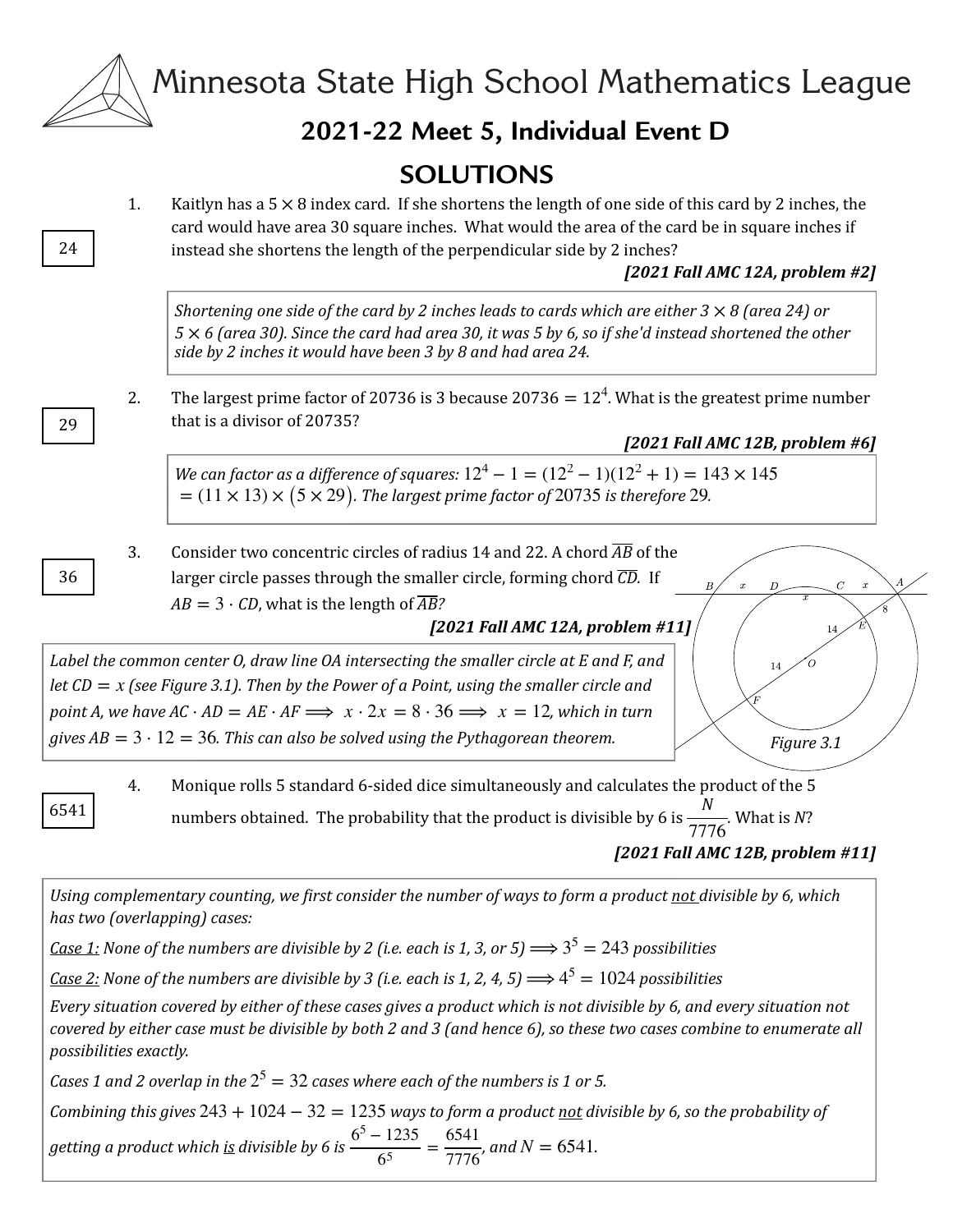# **2021-22 Meet 5, Team Event**

Each question is worth 4 points. Team members may cooperate in any way, but at the end of 30 minutes, submit only one set of answers. Place your answer to each question on the line provided.

#### *All answers are integers.*

|           | 1. | How many integer values of x satisfy $ x  < \sqrt{2022}$ ?                                                                                                                                                                                                                                                                                                                                                                                                                                                                                                                                                                               |
|-----------|----|------------------------------------------------------------------------------------------------------------------------------------------------------------------------------------------------------------------------------------------------------------------------------------------------------------------------------------------------------------------------------------------------------------------------------------------------------------------------------------------------------------------------------------------------------------------------------------------------------------------------------------------|
| $m + n =$ | 2. | The probability that an integer, chosen at random between 1 and 99 inclusive, will be<br>divisible by 7 or 9 (or both) can be written as $\frac{m}{m}$ where <i>m</i> and <i>n</i> are relatively prime.                                                                                                                                                                                                                                                                                                                                                                                                                                 |
| $AC =$    | 3. | 16<br>$\boldsymbol{D}$<br>What is $m + n$ ?<br>Trapezoid <i>ABCD</i> shown in <i>Figure 3</i> has <i>AD</i>    <i>BC</i> . If $AB = 26$ ,<br>26<br>$BC = 32$ , $AD = 16$ , and diagonal $BD = 30$ , determine the length<br>of the other diagonal $\overline{AC}$ .<br>$\, C \,$<br>$\boldsymbol{B}$<br>32<br>Figure 3                                                                                                                                                                                                                                                                                                                   |
|           | 4. | Seven people are standing in a line in order of their age. The leftmost person is 3 years<br>old and the rightmost person is 45 years old. Everyone else's age is one more than the<br>average age of their immediate neighbors. What is the age of the person in the middle<br>of the line (i.e. the person with three people on either side)?                                                                                                                                                                                                                                                                                          |
| $m + n =$ | 5. | Figure 5<br>In Figure 5, a target consists of three concentric circles of radius 1,<br>2, and 3. Darts landing in region A receive 3 points, in circular ring<br>$\cal C$<br>$B$ receive 2 points, and in circular ring $C$ receive 1 point. The<br>$\boldsymbol{B}$<br>probability of scoring exactly 6 points from three darts that<br>randomly hit the target can be expressed as $\frac{m}{m}$ where <i>m</i> and <i>n</i><br>$\boldsymbol{A}$<br>are relatively prime positive integers. Determine $m + n$ .<br>(Note that the probability of hitting each ring varies with the area<br>of that ring; they are not equally likely!) |
|           | 6. | A deck consists of cards numbered 1 through 2022 in order, with 1 on top. The dealer<br>repeatedly discards the top card and moves the next card from the top to the bottom of<br>the deck, continuing until only a single card remains. So the sequence of discarded<br>cards is 1, 3, 5, 7, , 2019, 2021, 2, 6, 10, , and so on. What is the number on the last                                                                                                                                                                                                                                                                        |

remaining card?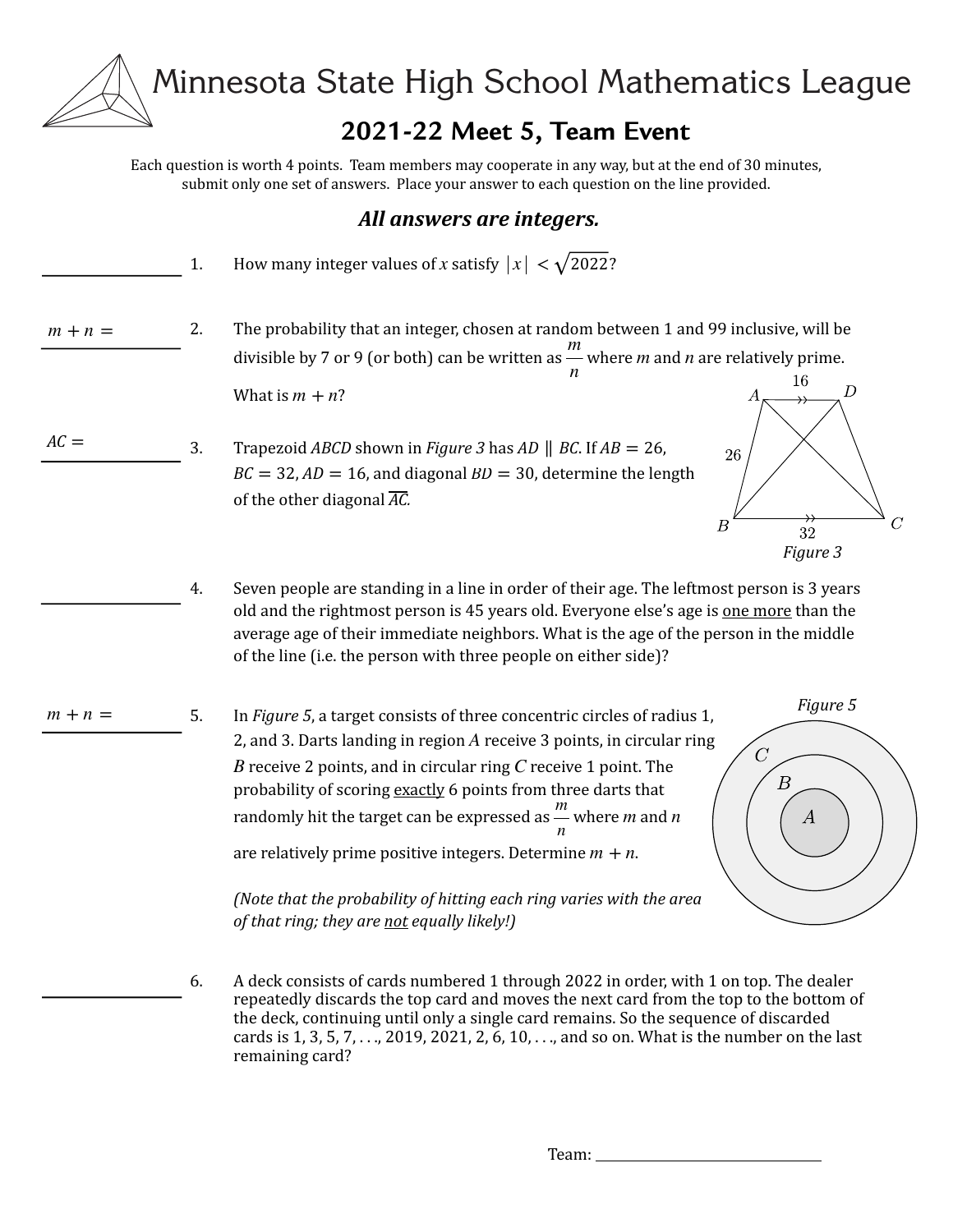

89

41

42

# **2021-22 Meet 5, Team Event** Minnesota State High School Mathematics League **SOLUTIONS (page 1)**

1. How many integer values of x satisfy  $|x| < \sqrt{2022}$ ?

2. The probability that an integer, chosen at random between 1 and 99 inclusive, will be divisible by 7 or 9 (or both) can be written as — where *m* and *n* are relatively prime. What is  $m + n$ ? *n*  $m$  and  $n$  are relatively prime. What is  $m + n$ 

3. Trapezoid *ABCD* shown in *Figure* 3 has  $AD \parallel BC$ . If  $AB = 26$ ,  $BC = 32$ ,  $AD = 16$ , and diagonal  $BD = 30$ , determine the length of the other diagonal  $\overline{AC}$ .



- 4. Seven people are standing in a line in order of their age. The leftmost person is 3 years old and the rightmost person is 45 years old. Everyone else's age is one more than the average age of their immediate neighbors. What is the age of the person in the middle of the line (i.e. the person with three people on either side)?
- 5. In *Figure* 5, a target consists of three concentric circles of radius 1, 2, and 3. Darts landing in region  $A$  receive 3 points, in circular ring  $B$  receive 2 points, and in circular ring  $C$  receive 1 point. The probability of scoring exactly 6 points from three darts that randomly hit the target can be expressed as  $\frac{m}{m}$  where *m* and *n* are relatively prime positive integers. Determine  $m + n$ .  $\frac{n}{n}$  where *m* and *n*

*Figure 5*  $\overline{C}$ *Figure 4*  $\boldsymbol{A}$ 

*(Note that the probability of hitting each ring varies with the area of that ring; they are not equally likely!*)

1996 6. A deck consists of cards numbered 1 through 2022 in order, with 1 on top. The dealer repeatedly discards the top card and moves the next card from the top to the bottom of the deck, continuing until only a single card remains. So the sequence of discarded cards is 1, 3, 5, 7,  $\dots$ , 2019, 2021, 2, 6, 10,  $\dots$ , and so on. What is the number on the last remaining card?

33

94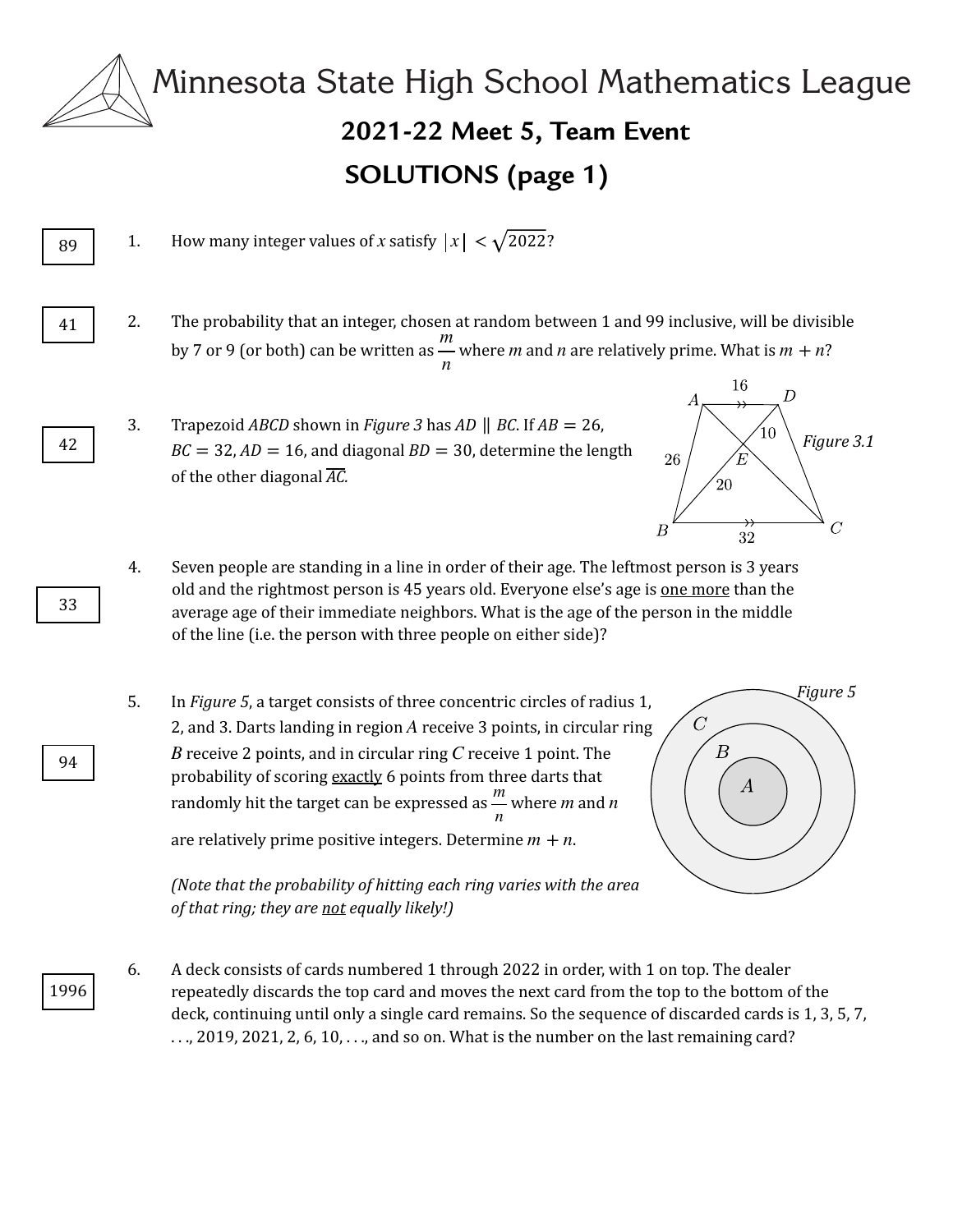# **2021-22 Meet 5, Team Event**

# **SOLUTIONS (page 2)**

- *1. Note that*  $44 < \sqrt{2022} < 45$ , so the integer solutions to  $|x| < \sqrt{2022}$  are −44 ≤  $x \le 44$  which has 89 *possibilities:* -44, -43, -42, ..., -1, 0, 1, ..., 42, 43, or 44.
- 2. *7, 14, 21, ...,* 91, 98 are divisible by 7 (14 such numbers), and 9, 18, 27, ..., 90, 99 are divisible by 9 (11 such numbers). 63 is on both lists, so there are a total of 14+11-1=24 numbers which are divisible by 7, 9, or both. With 99 numbers to choose from, the probability that a randomly selected number is divisible by 7, 9, or both is  $\frac{24}{99} = \frac{8}{33}$ . 8+33=41.
- 3. Suppose the diagonals intersect at point E. Then  $\bigtriangleup$  ADE  $\sim$   $\bigtriangleup$  CBE, so since BD=30, we must have BE=20 and *DE* = 10. We can now apply Stewart's Theorem to triangle ABD and cevian AE:  $\implies$   $AE^2 = 196 \implies AE = 14$ . Then the same similar triangles as before give  $EC = 28$ , so  $AC = 42$ .  $16^2 \cdot 20 + 26^2 \cdot 10 = 30 (AE^2 + 10 \cdot 20) \implies 512 + 676 = 3(AE^2 + 200) \implies 1188 = 3AE^2 + 600$

#### *4.* If three consecutive people are a, b, and c years old, then  $b = \frac{a+c}{2} + 1 \Longrightarrow c = 2b - a - 2$ . Now suppose the *second from left person is x years old. Then using this formula the 3rd from left*  $2x - 3 - 2 = 2x - 5$ . Similarly *the* 4th from left is  $2(2x - 5) - x - 2 = 3x - 12$ , the 5th from left is  $4x - 21$ , the 6th from left is  $5x - 32$ , and *the 7th from left is*  $6x - 45$ . But the 7th from left person is the rightmost, who is 45 years old, so  $6x - 45 = 45$  $\implies x = 15$ . Then the ages are 3, 15, 25, 33, 39, 43, 45, and the middle person is 33 years old. 2  $+ 1 \Longrightarrow c = 2b - a - 2$

- 5. To achieve a score of exactly 6, either ring B was hit all three times, or each of the three rings was hit once (which *can occur in any of 3!=6 orders).* 
	- The probabilities of hitting an individual ring with the toss of a single dart are:

$$
P(A) = \frac{\pi \cdot 1^2}{\pi \cdot 3^2} = \frac{1}{9}, P(B) = \frac{\pi \cdot 2^2 - \pi \cdot 1^2}{\pi \cdot 3^2} = \frac{1}{3}, \text{ and } P(C) = \frac{\pi \cdot 3^2 - \pi \cdot 2^2}{\pi \cdot 3^2} = \frac{5}{9}.
$$
  
The probability of hitting B three times is  $\left(\frac{1}{3}\right)^3 = \frac{1}{27}$ .

*The probability of hitting ring A, then ring B, then ring C is*  $\frac{1}{2} \cdot \frac{1}{2} \cdot \frac{1}{2} = \frac{1}{2}$  *and similarly for the other* 5 *orders, giving a probability of*  $\frac{30}{243} = \frac{10}{81}$  that each target is hit once (in some order). 1  $\frac{1}{9}$ . 1  $\frac{1}{3}$  $rac{5}{9} = \frac{5}{243}$ 

*Since these are exclusive, the probability of scoring exactly 6 points is*  $\frac{1}{25} + \frac{10}{25} = \frac{13}{25}$ . 13+81=94. 27 +  $\frac{10}{81} = \frac{13}{81}$ 

6. In the general case, starting with a deck numbered 1, 2, 3, . . ., n in order, let  $f(n)$  denote the last card remaining  $a$  *fter this process is applied repeatedly. So for instance*  $f(1) = 1$ *,*  $f(2) = 2$ *,*  $f(3) = 2$ *, and so on. We'll determine a recursive relationship* for  $f(n)$ .

 $F$ irst consider $f(2k)$ . After  $k$  steps, we've removed the odd cards and are left with 2, 4, 6, …, 2 $k$ : the last card here is *twice the last card if we'd been left with 1, 2, 3, . . ., k, so*  $f(2k) = 2f(k)$ *.* 

*Next consider*  $f(2k+1)$ . After k steps, we're left with 2k+1, 2, 4, 6, ..., 2k, which has the same last card as 0, 2, 4, *6, ...,* 2k, *twice the last card as 0, 1, 2, 3, ..., k, which is*  $f(k+1) - 1$ *. So*  $f(2k+1) = 2f(k+1) - 2$ *.* 

*These reduction formulas allow us to determine that*  $f(2022) = 2f(1011) = 2\left(2f(506) - 2\right) = 4f(506) - 4$  $= 2048 − 52 = 1996$ . So the last remaining card is numbered 1996.  $= 8f(253) - 4 = 16f(127) - 20 = 32f(64) - 52 = 64f(32) - 52 = 128f(16) - 52 = ... = 2048f(1) - 52$ 

*(Can you find a non-recursive expression for f(n)? This is a version of the "Josephus Problem", the general version of* which has every m<sup>th</sup> card removed; closed form expressions are only known for m=2 and m=3).